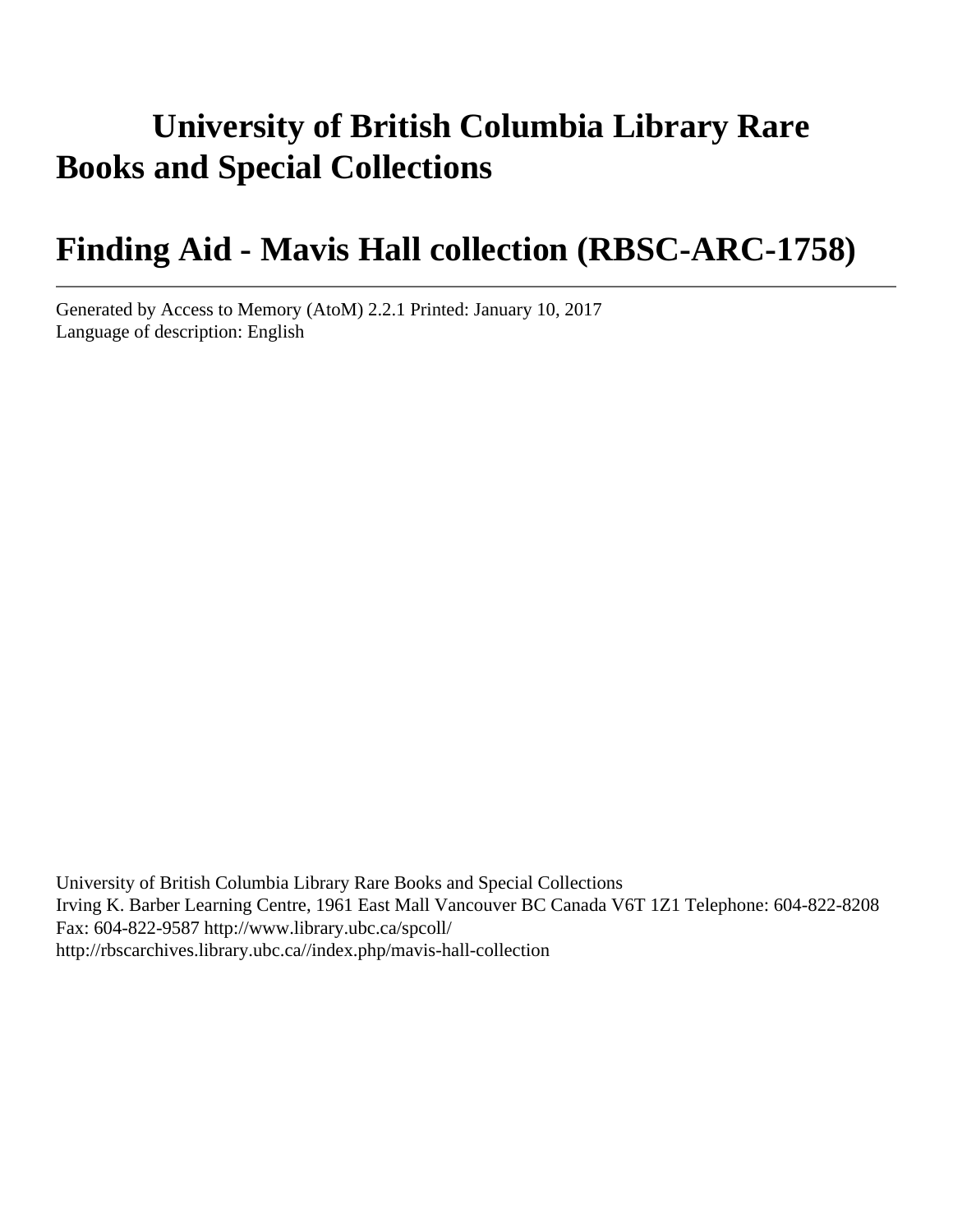## **Table of contents**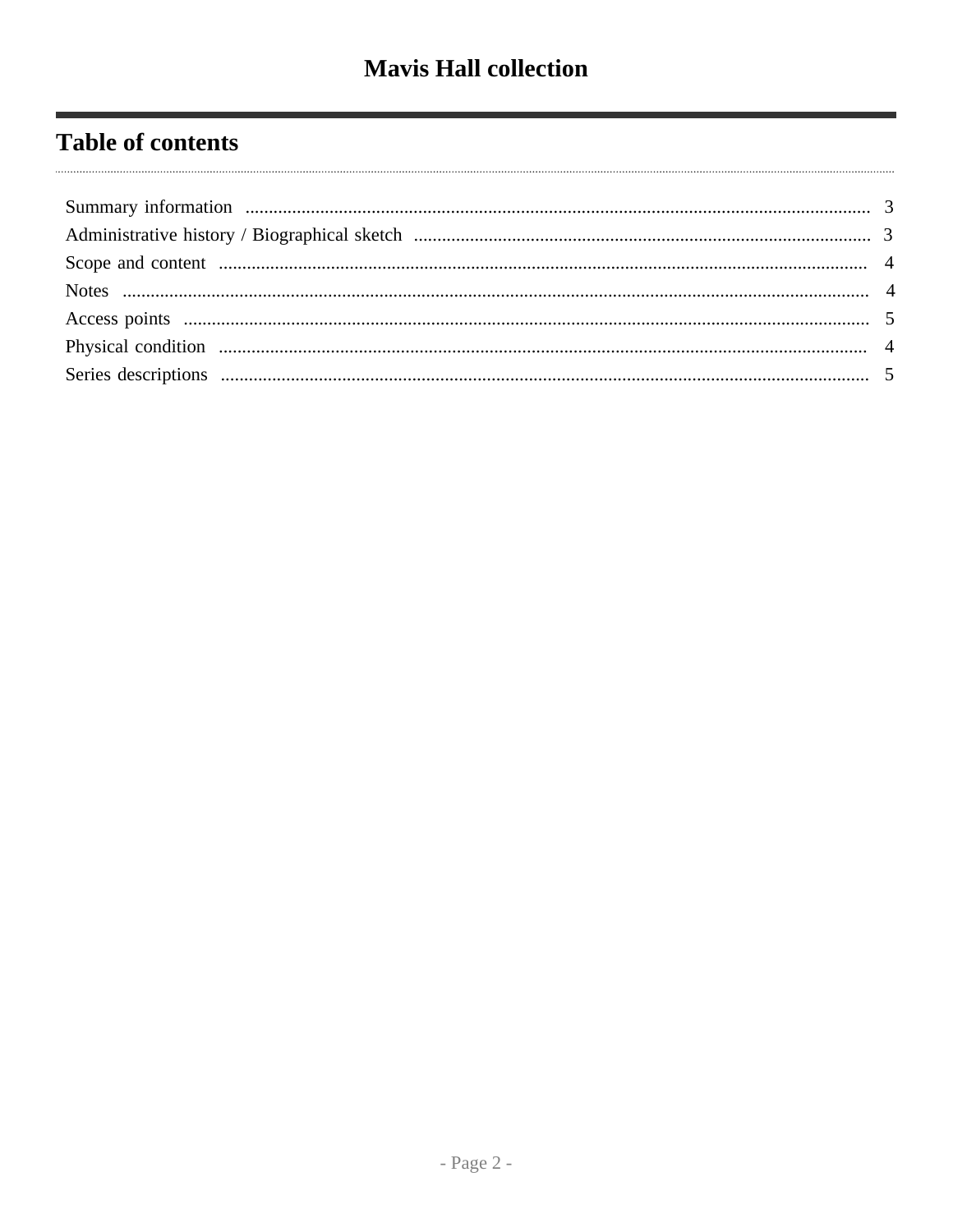### <span id="page-2-0"></span>**Summary information**

| <b>Repository:</b>                           | University of British Columbia Library Rare Books and Special<br>Collections                                                                                                                     |
|----------------------------------------------|--------------------------------------------------------------------------------------------------------------------------------------------------------------------------------------------------|
| <b>Title:</b>                                | Mavis Hall collection                                                                                                                                                                            |
| ID:                                          | RBSC-ARC-1758                                                                                                                                                                                    |
| Date:                                        | 1937-1939 (date of creation)                                                                                                                                                                     |
| <b>Physical description:</b>                 | 24 cm of textual records and other material                                                                                                                                                      |
| Dates of creation,<br>revision and deletion: |                                                                                                                                                                                                  |
| Note [generalNote]:                          | The collection is named after the donor's wife, Mavis Hall, although<br>the collection is undoubtedly her mother's. The collection is named<br>after Hall in memoriam after her passing in 2015. |
| Note [generalNote]:                          | Books that are a part of the Mavis Hall collection have been<br>removed and are are catalogued separately.                                                                                       |

### <span id="page-2-1"></span>**Administrative history / Biographical sketch**

#### **Note**

Margery Olive McCuaig (nee Scott) was born in Winnipeg on June 24, 1915. Margery, also known as Peggy, was a University of British Columbia chemistry and biology graduate and was an active member of science clubs, Phrateres, and the grass hockey team.

After graduating, McCuaig became a teacher in the Richmond School District in British Columbia. She married Milburn McCuaig and had a daughter, Mavis Jean Hall (nee McCuaig). Margery McCuaig had the opportunity to travel to Japan in the summer of 1939 and collected a variety of printed and photographic material, which she kept until her death in Vancouver, British Columbia in December, 1992.

#### **Custodial history**

The Mavis Hall collection remained in the custody of Margery McCuaig until her death. The collection was passed on to her daughter, Mavis Hall, who with her husband Thomas Mathew Hall, gathered and sorted the items.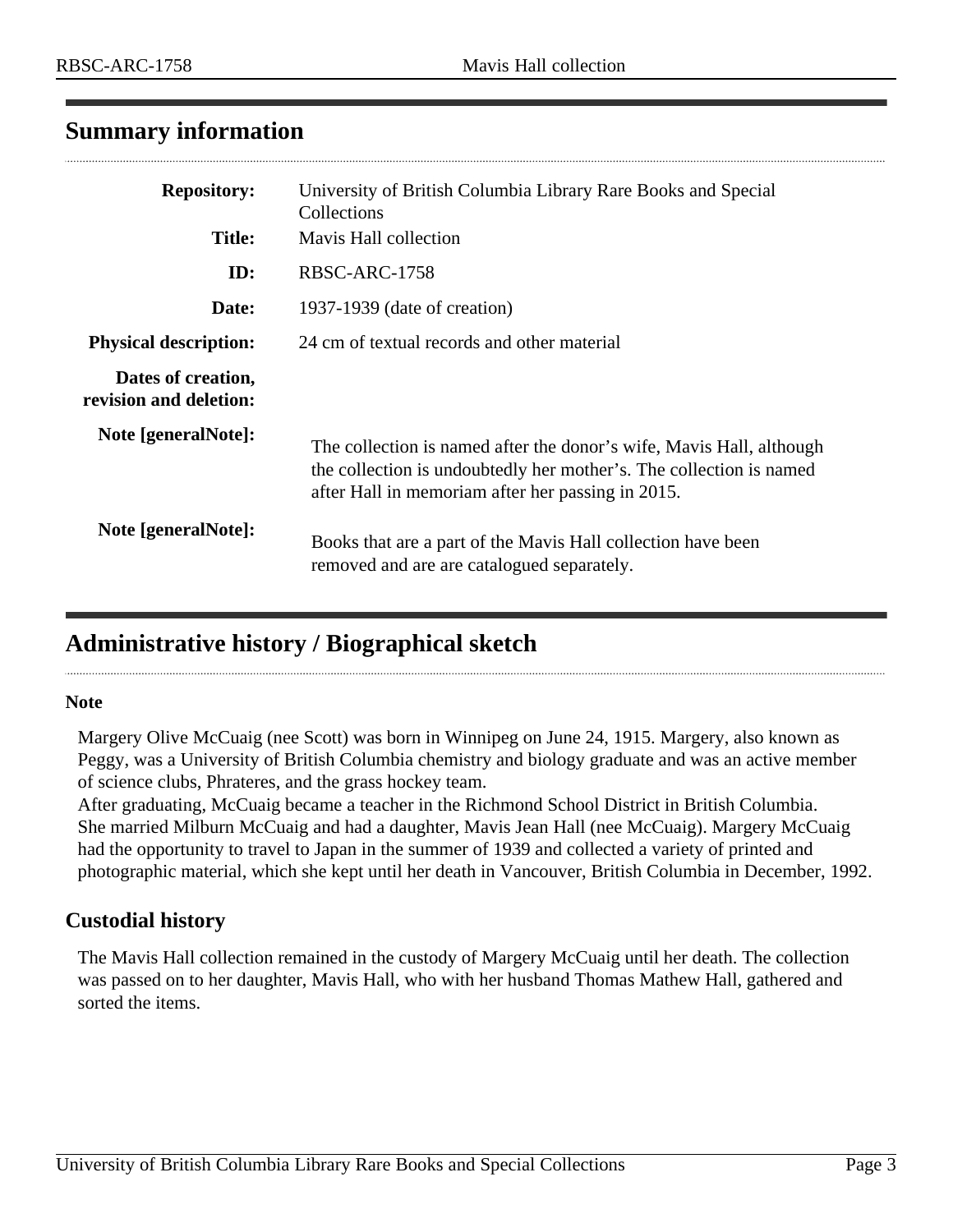### <span id="page-3-0"></span>**Scope and content**

The Mavis Hall collection comprises of a variety of printed and photographic materials collected by Margery McCuaig, Hall's mother, during a trip to Japan, sponsored by the Japanese Tourism Ministry and the Japanese Government Railways, from July-August, 1939.

The collection contains commercially-produced slides, postcards and souvenir photographs, as well as Board of Tourism publications, prints, and a few personal items and memorabilia of McCuaig, such as a passport, scrapbook, and autograph book. McCuaig also collected ephemera from the time she spent on the cruise ship, including daily ship menus, news bulletins, travel brochures, and entertainment programmes, that exhibit her experiences onboard.

#### <span id="page-3-1"></span>**Notes**

#### **Title notes**

#### <span id="page-3-2"></span>**Physical condition**

All items are in very good to fine condition.

#### **Immediate source of acquisition**

The collection was acquired by the University of British Columbia Rare Books and Special Collections from the donor, Thomas Mathew Hall, on March 15, 2016.

#### **Alternative form available**

Some digitized items are available at http://tmmvhall.shawwebspace.ca/

#### **Restrictions on access**

There are no restrictions on access.

#### **Finding aids**

Box list available.

#### **Other notes**

- **Publication status:** published
- **Level of detail**: Partial
- **Status description**: Draft
- **Physical description**: Includes 10 cm of ephemera, 151 colour slides (35 mm), 2 cm of textual records, and 1 scrapbook.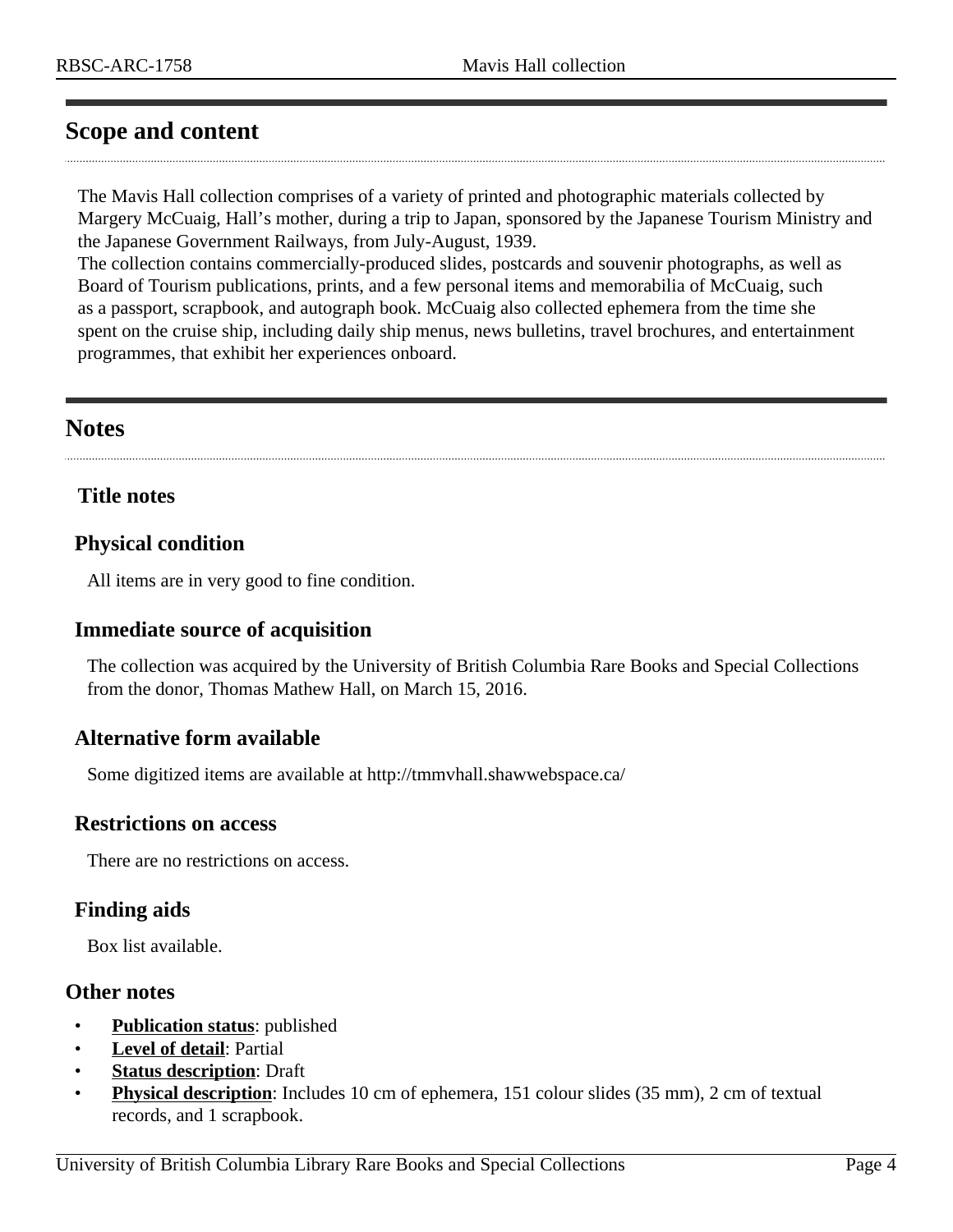. . . . .

### <span id="page-4-0"></span>**Access points**

• Hall, Mavis

### <span id="page-4-1"></span>**Series descriptions**

| Ref code          | Title                                    | Dates | Access status | Container |
|-------------------|------------------------------------------|-------|---------------|-----------|
| RBSC-             | File - Cruise Ship Ephemera (Folder 1 of | 1939  |               |           |
| ARC-1758-01-01    | 22)                                      |       |               |           |
| RBSC-             | File - Cruise Ship Ephemera (Folder 2 of | 1939  |               |           |
| ARC-1758-01-02    | 22)                                      |       |               |           |
| RBSC-             | File - Cruise Ship Ephemera (Folder 3 of | 1939  |               |           |
| ARC-1758-01-03    | 22)                                      |       |               |           |
| RBSC-             | File - Cruise Ship Ephemera (Folder 4 of | 1939  |               |           |
| ARC-1758-01-04    | 22)                                      |       |               |           |
| RBSC-             | File - Cruise Ship Ephemera (Folder 5 of | 1939  |               |           |
| ARC-1758-01-05    | 22)                                      |       |               |           |
| RBSC-             | File - Cruise Ship Ephemera (Folder 6 of | 1939  |               |           |
| ARC-1758-01-06    | 22)                                      |       |               |           |
| RBSC-             | File - Cruise Ship Ephemera (Folder 7 of | 1939  |               |           |
| ARC-1758-01-07    | 22)                                      |       |               |           |
| RBSC-             | File - Cruise Ship Ephemera (Folder 8 of | 1939  |               |           |
| ARC-1758-01-08    | 22)                                      |       |               |           |
| RBSC-             | File - Cruise Ship Ephemera (Folder 9 of | 1939  |               |           |
| ARC-1758-01-09    | 22)                                      |       |               |           |
| RBSC-             | File - Cruise Ship Ephemera (Folder 10)  | 1939  |               |           |
| ARC-1758-01-10    | of 22)                                   |       |               |           |
| RBSC-             | File - Cruise Ship Ephemera (Folder 11   | 1939  |               |           |
| ARC-1758-01-11    | of 22)                                   |       |               |           |
| RBSC-             | File - Cruise Ship Ephemera (Folder 12)  | 1939  |               |           |
| ARC-1758-01-12    | of 22)                                   |       |               |           |
| RBSC-             | File - Cruise Ship Ephemera (Folder 13)  | 1939  |               |           |
| ARC-1758-01-13    | of 22)                                   |       |               |           |
| RBSC-             | File - Cruise Ship Ephemera (Folder 14   | 1939  |               |           |
| ARC-1758-01-14    | of 22)                                   |       |               |           |
| RBSC-             | File - Cruise Ship Ephemera (Folder 15   | 1939  |               |           |
| ARC-1758-01-15    | of 22)                                   |       |               |           |
| RBSC-             | File - Cruise Ship Ephemera (Folder 16   | 1939  |               |           |
| ARC-1758-01-16    | of 22)                                   |       |               |           |
| RBSC-             | File - Cruise Ship Ephemera (Folder 17   | 1939  |               |           |
| ARC-1758-01-17    | of $22$                                  |       |               |           |
| RBSC-             | File - Cruise Ship Ephemera (Folder 18   | 1939  |               |           |
| ARC-1758-01-18    | of 22)                                   |       |               |           |
| RBSC-             | File - Cruise Ship Ephemera (Folder 19)  | 1939  |               |           |
| ARC-1758-01-19    | of 22)                                   |       |               |           |
| $R\overline{BSC}$ | File - Cruise Ship Ephemera (Folder 20   | 1939  |               |           |
| ARC-1758-01-20    | of 22)                                   |       |               |           |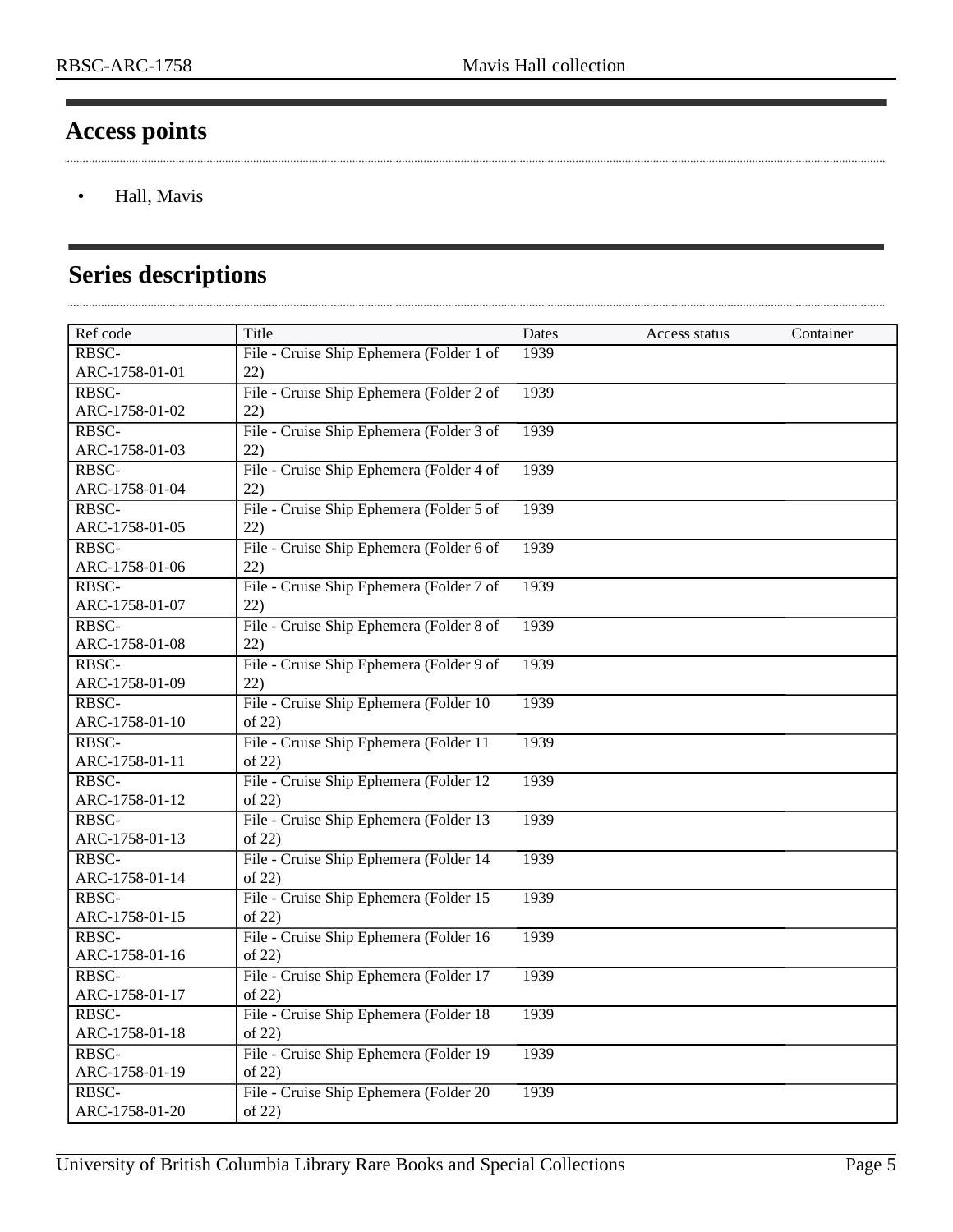| RBSC-ARC-1758  |                                            | Mavis Hall collection |
|----------------|--------------------------------------------|-----------------------|
| RBSC-          | File - Cruise Ship Ephemera (Folder 21     | 1939                  |
| ARC-1758-01-21 | of 22)                                     |                       |
| RBSC-          | File - Cruise Ship Ephemera (Folder 22     | 1939                  |
| ARC-1758-01-22 | of 22)                                     |                       |
| RBSC-          | File - Asama Maru Longevity Guarantee      | 1939                  |
| ARC-1758-01-23 |                                            |                       |
| RBSC-          | File - Autograph Book                      | 1937-1939             |
| ARC-1758-01-24 |                                            |                       |
| RBSC-          | File - Passport of Margery McCuaig         | 1939                  |
| ARC-1758-01-25 |                                            |                       |
| RBSC-          | File - Written Recollection of Trip by     |                       |
| ARC-1758-01-26 | Margery McCuaig                            |                       |
| RBSC-          | File - Kinkakuji Temple                    |                       |
| ARC-1758-01-27 |                                            |                       |
| RBSC-          | File - Postcards 8 Fine Views: Yokohama    |                       |
| ARC-1758-01-28 |                                            |                       |
| RBSC-          | File - Latest of Yokohama                  |                       |
| ARC-1758-01-29 |                                            |                       |
| RBSC-          | File - The Beauty of Shounan District      |                       |
| ARC-1758-01-30 |                                            |                       |
| RBSC-          | File - Manchoukuo                          |                       |
| ARC-1758-01-31 |                                            |                       |
| RBSC-          | File - 100 Views of Great Manchoukuo       |                       |
| ARC-1758-01-32 |                                            |                       |
| RBSC-          | File - Manchuria and Mongolia through      |                       |
| ARC-1758-01-33 | Camera                                     |                       |
| RBSC-          | File - Doshisha                            |                       |
| ARC-1758-01-34 |                                            |                       |
| RBSC-          | File - 16 Scenes of Harbin                 |                       |
| ARC-1758-01-35 |                                            |                       |
| RBSC-          | File - Harbin postcards                    |                       |
| ARC-1758-01-36 |                                            |                       |
| RBSC-          | File - Views of Hsinking                   |                       |
| ARC-1758-01-37 |                                            |                       |
| RBSC-          | File - Views of Fushun                     |                       |
| ARC-1758-01-38 |                                            |                       |
| RBSC-          | File - Kirin                               |                       |
| ARC-1758-01-39 |                                            |                       |
| RBSC-          | File - Nara                                |                       |
| ARC-1758-01-40 |                                            |                       |
| RBSC-          | File - The National Park Fuji Five Lakes   |                       |
| ARC-1758-01-41 |                                            |                       |
| RBSC-          | File - Mount Fuji postcards                |                       |
| ARC-1758-01-42 |                                            |                       |
| RBSC-          | File - 120 Views of Seoul Korea            |                       |
| ARC-1758-01-43 |                                            |                       |
| RBSC-          | File - Welcome to Korea                    |                       |
| ARC-1758-01-44 |                                            |                       |
| RBSC-          | File - Limited Express Asia                |                       |
| ARC-1758-01-45 |                                            |                       |
| RBSC-          | File - Board of Tourist Industry postcards |                       |
| ARC-1758-01-46 |                                            |                       |
| RBSC-          | File - San Francisco's Famous Bridges      |                       |
| ARC-1758-01-47 |                                            |                       |